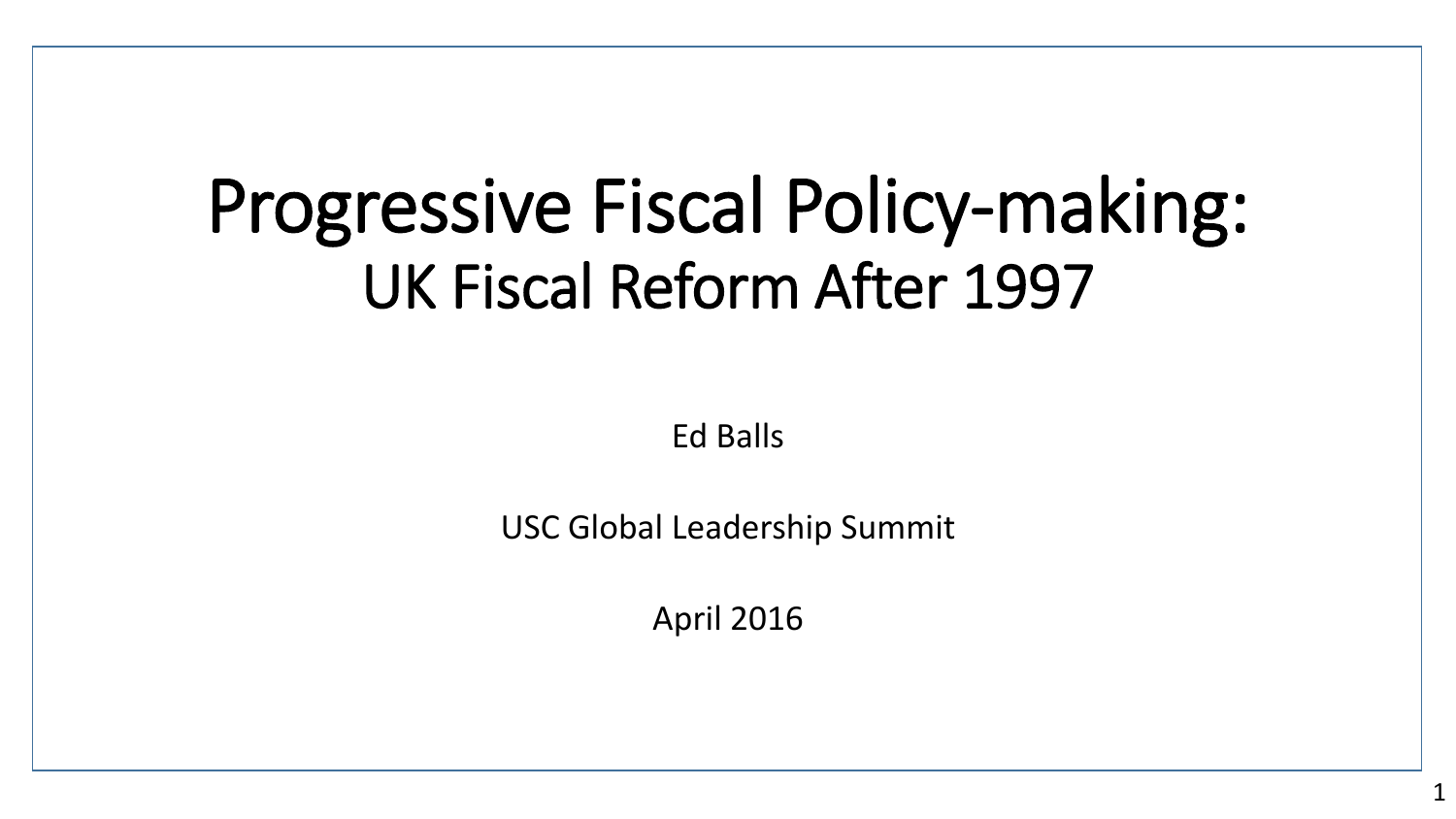#### Introduction – About Me

- Economic Adviser to the (Shadow and real) Chancellor, 1994-99
- Chief Economic Adviser to H M Treasury, 1999-04
- Economic Secretary to the Treasury, 2006-07
- Cabinet Minister for Schools and Children's Services, 1997-10
- Shadow Chancellor, 2011-15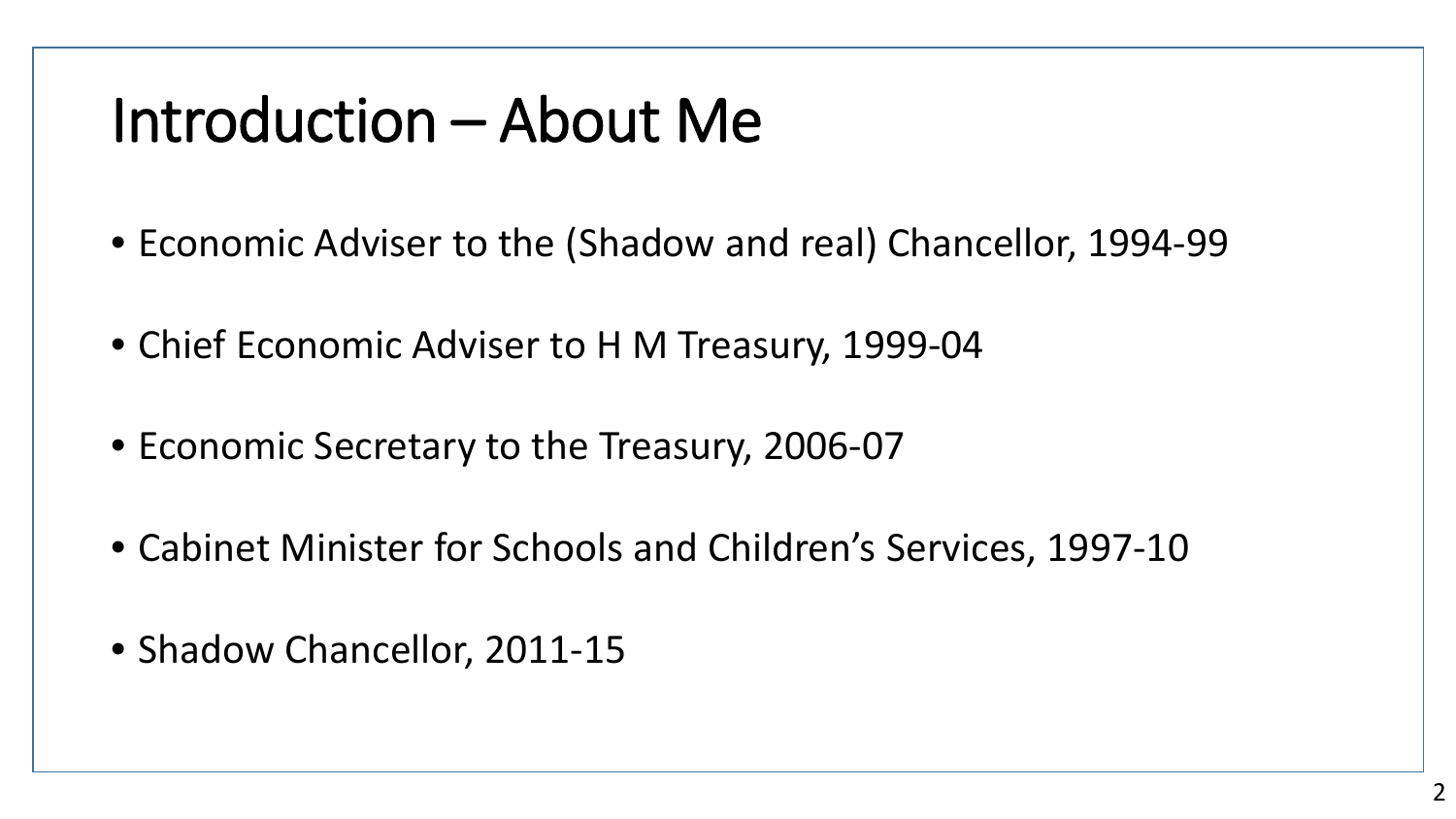#### The 1997 Inheritance – Good Points

• A commitment to a Medium Term Fiscal Strategy

• Regular, timely, reliable, published information

• A falling deficit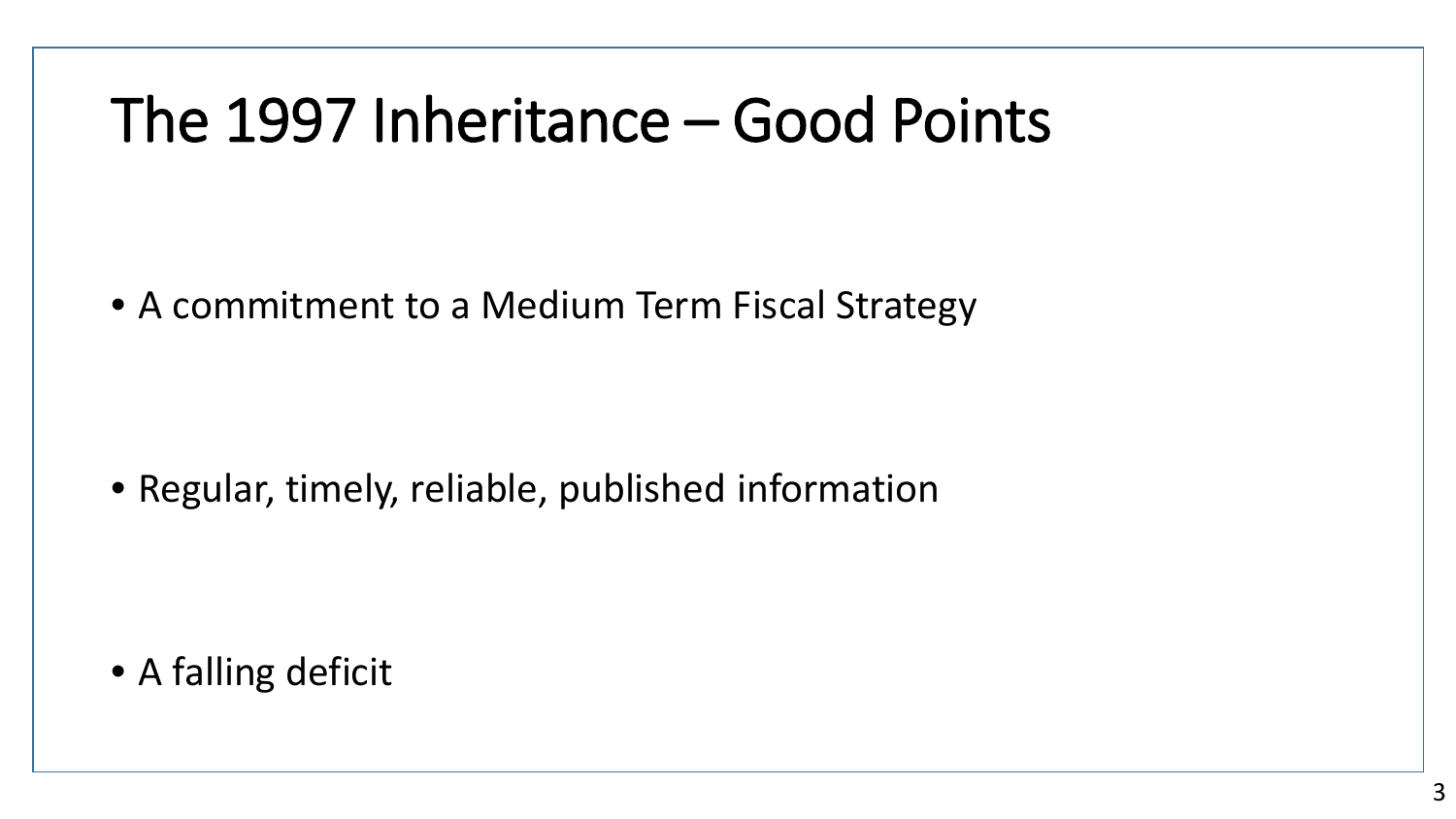## The 1997 Inheritance – Not So Good 1

#### **Macro:**

- No underlying fiscal principles
- A pro-cyclical 'medium-term' fiscal target which changed almost every year
- No published cyclical-adjustment
- Cash-budgeting with investment treated as an expense
- No systematic long-term fiscal planning or focus on net worth
- Spending/economic outcomes driving fiscal rules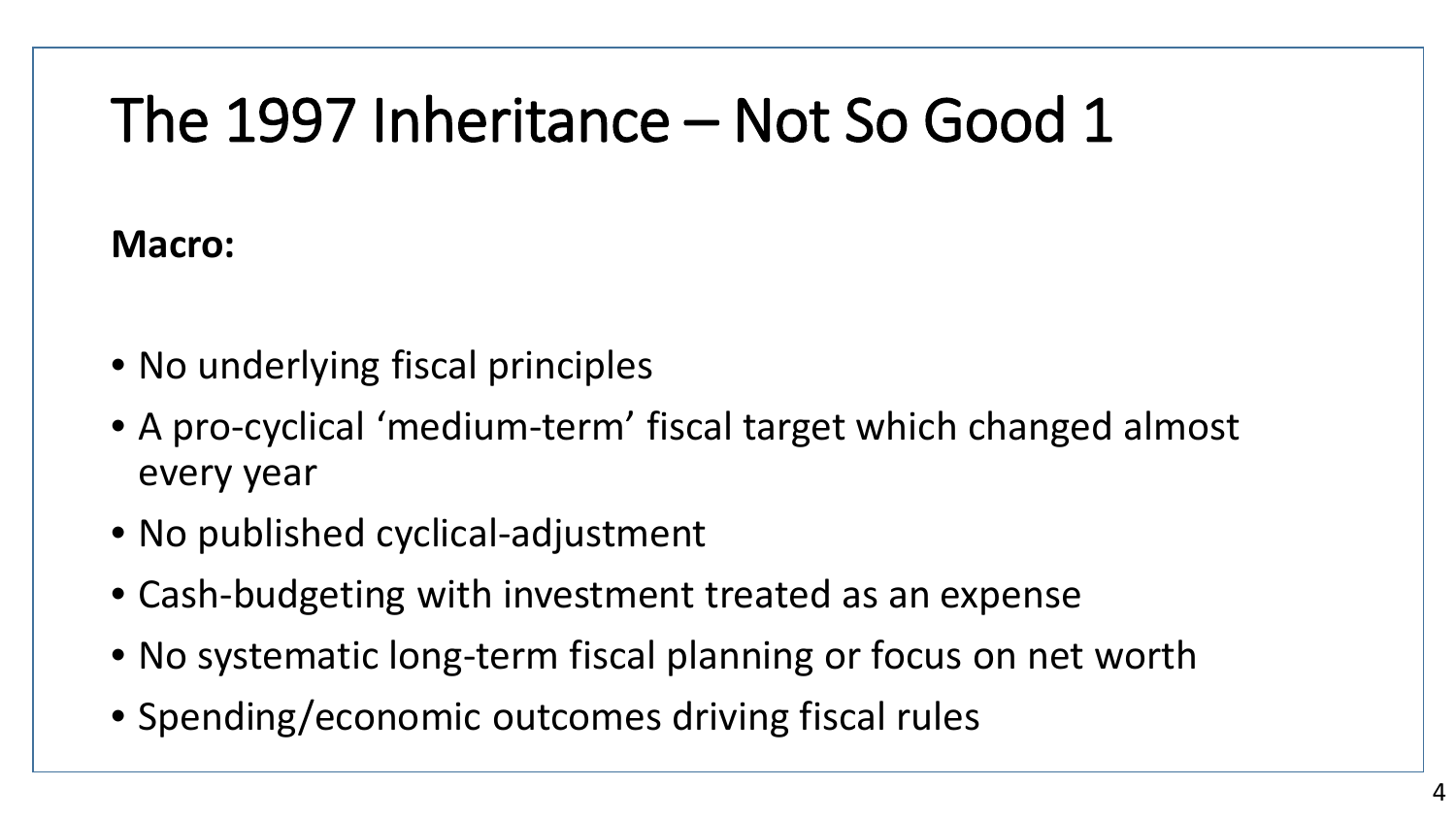## The 1997 Inheritance – Not So Good 2

#### **Spending:**

- One year rolling budgets
- A large 'Reserve'
- No current-capital split or register of National Assets
- No focus on long-term liabilities falling
- No end-year flexibility
- No output targets
- Treasury knew 'price of everything & value of nothing'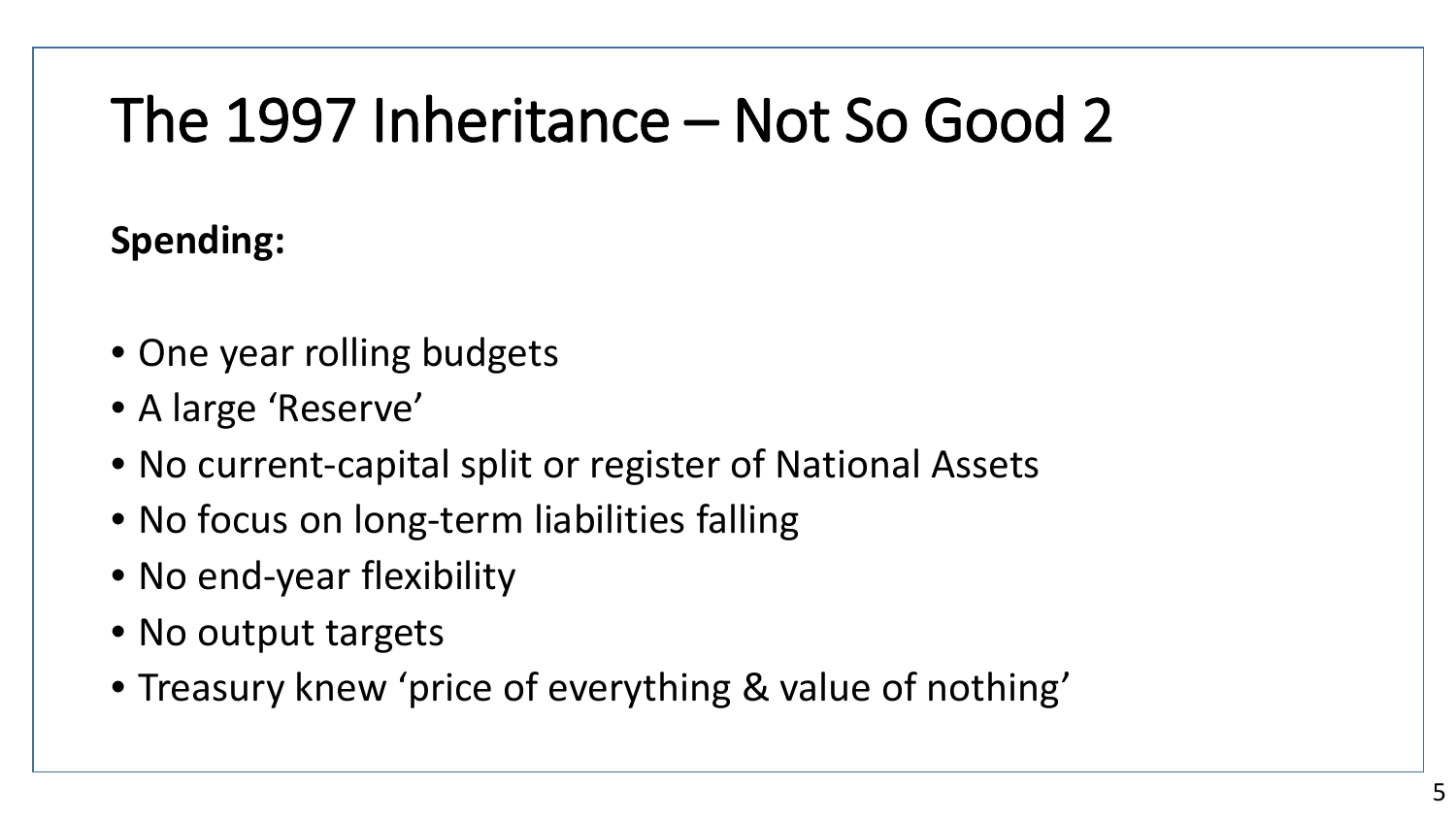### Fiscal Reforms - Macro

- New firm fiscal rules for deficit and debt
- Rules set 'on average' over the economic cycle
- NAO audit of assumptions
- Current-Capital split and National Asset Register
- Long-term fiscal projections
- Legislate for a Fiscal Code
- Start move to Resource Budgeting and Whole of Govt Accounts
- Integrate Budget, policy-planning & spending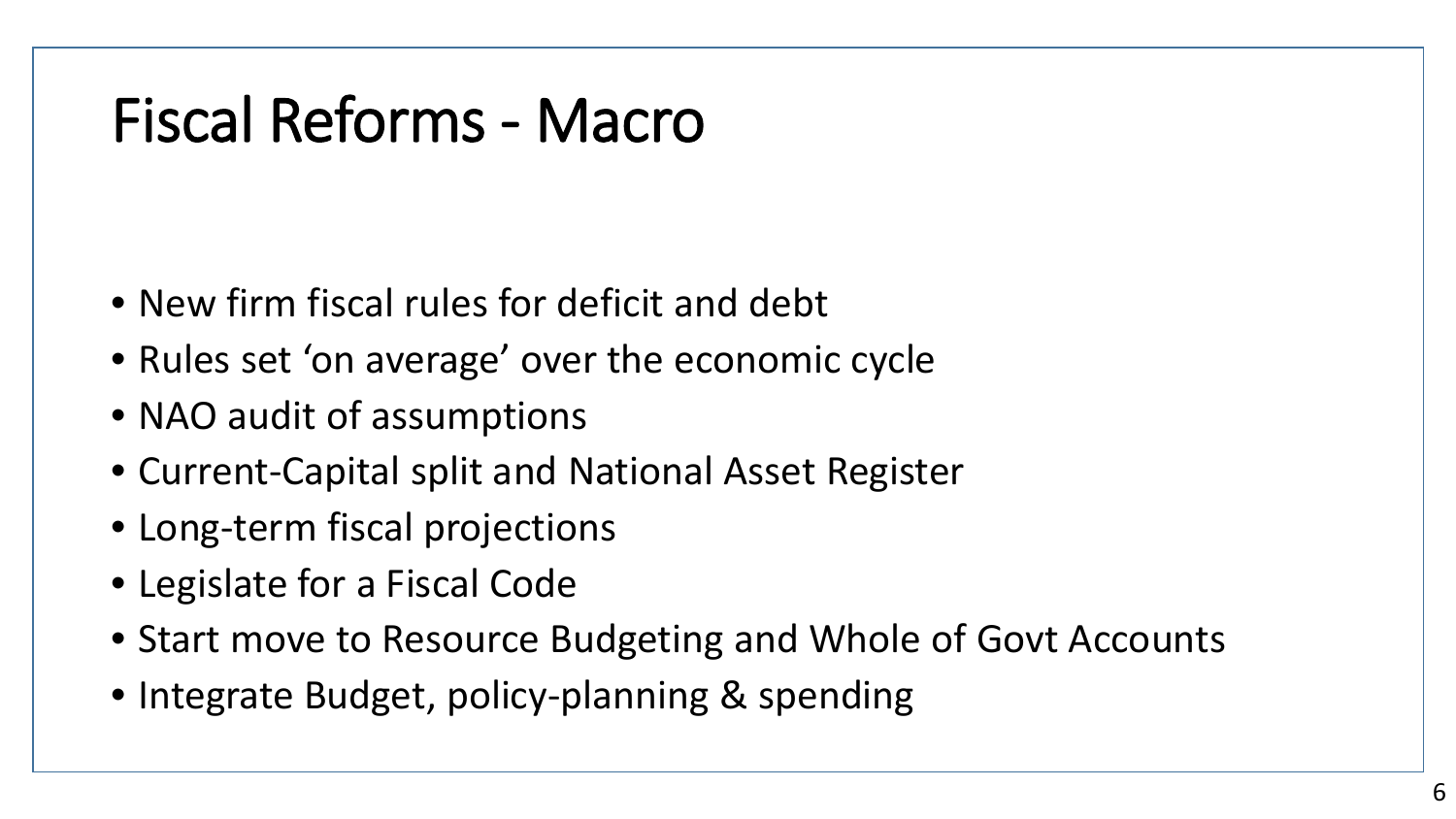# Fiscal Reforms – Spending

- Comprehensive Spending Review
- Three year budgets

 $\overline{a}$ 

- Treat capital spending differently
- Tiered reserve, much smaller in year 1
- End-Year Flexibility
- Output Targets Public Service Agreements
- Delivery Unit led by Prime Minister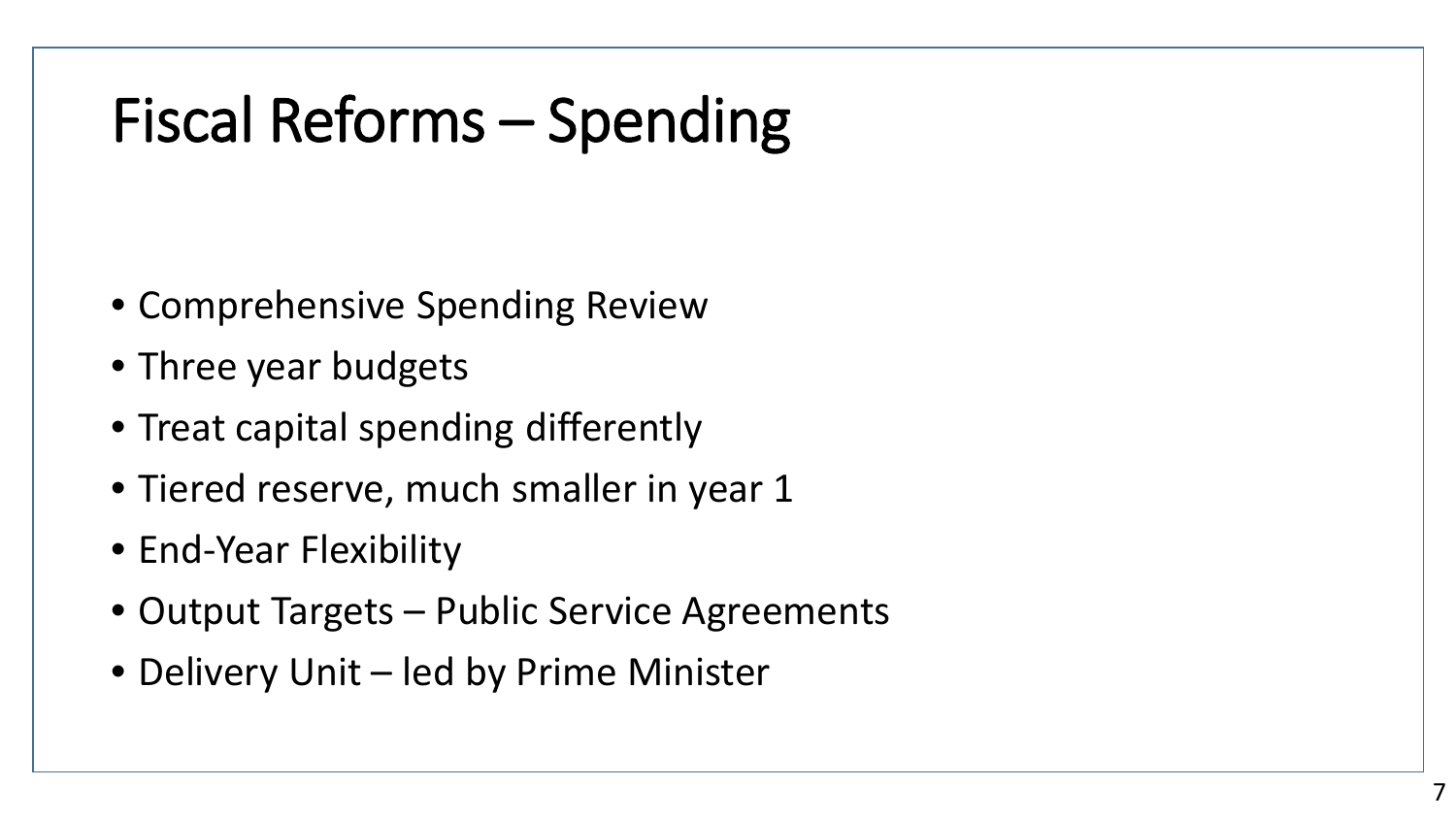#### Reform Implementation – Macro 1

• Strategic Pre-commitment

- importance of realism and cyclical flexibility

• Lessons & Learning

 $\overline{a}$ 

- transparency is your friend, repetition works

8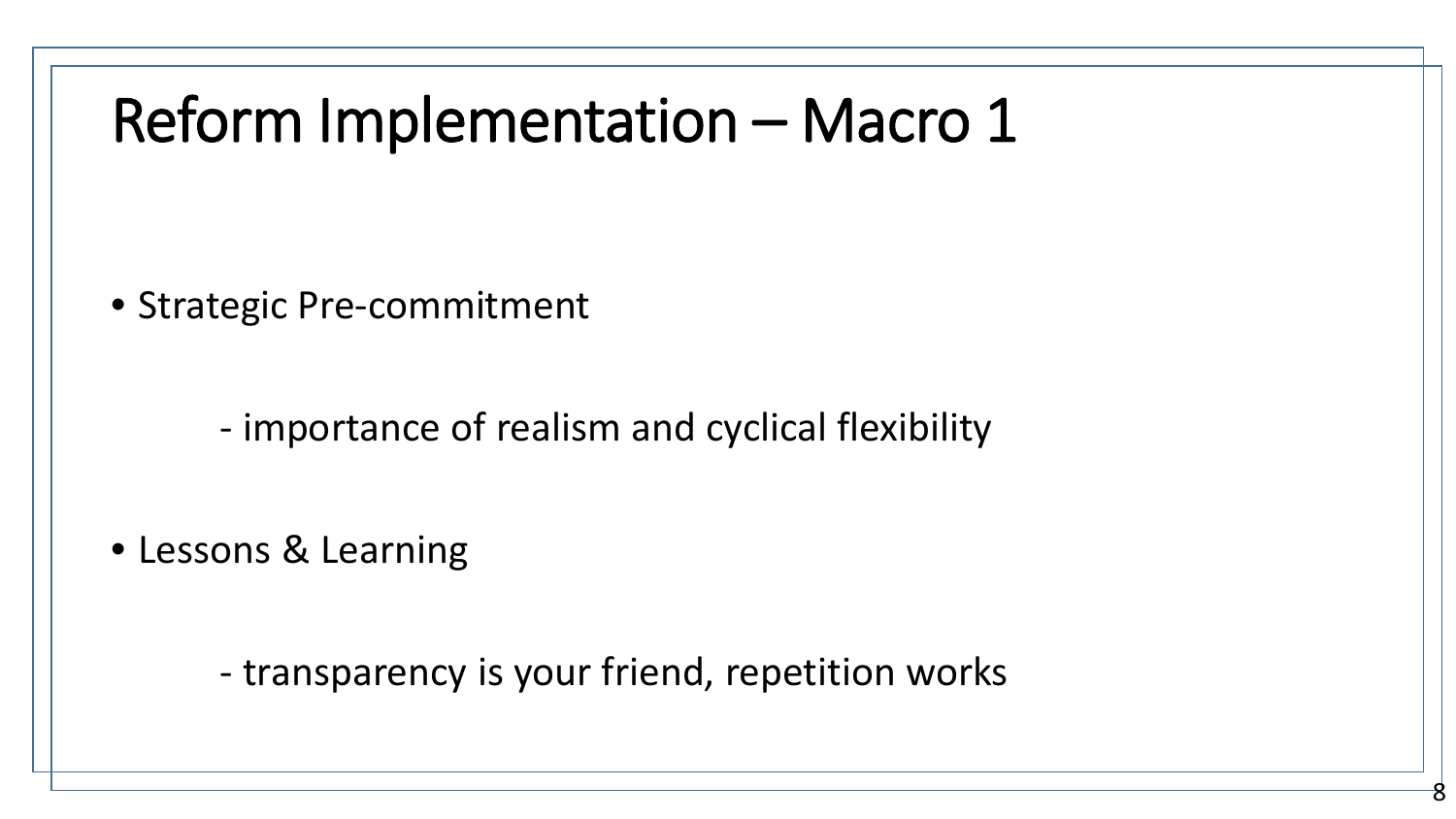#### Reform Implementation – Macro 2

• When to set spending 'envelope'

 $\overline{a}$ 

- not too late, not too early

• Fiscal Rules and Output targets drive spending

- look ahead and force Gov't to make choices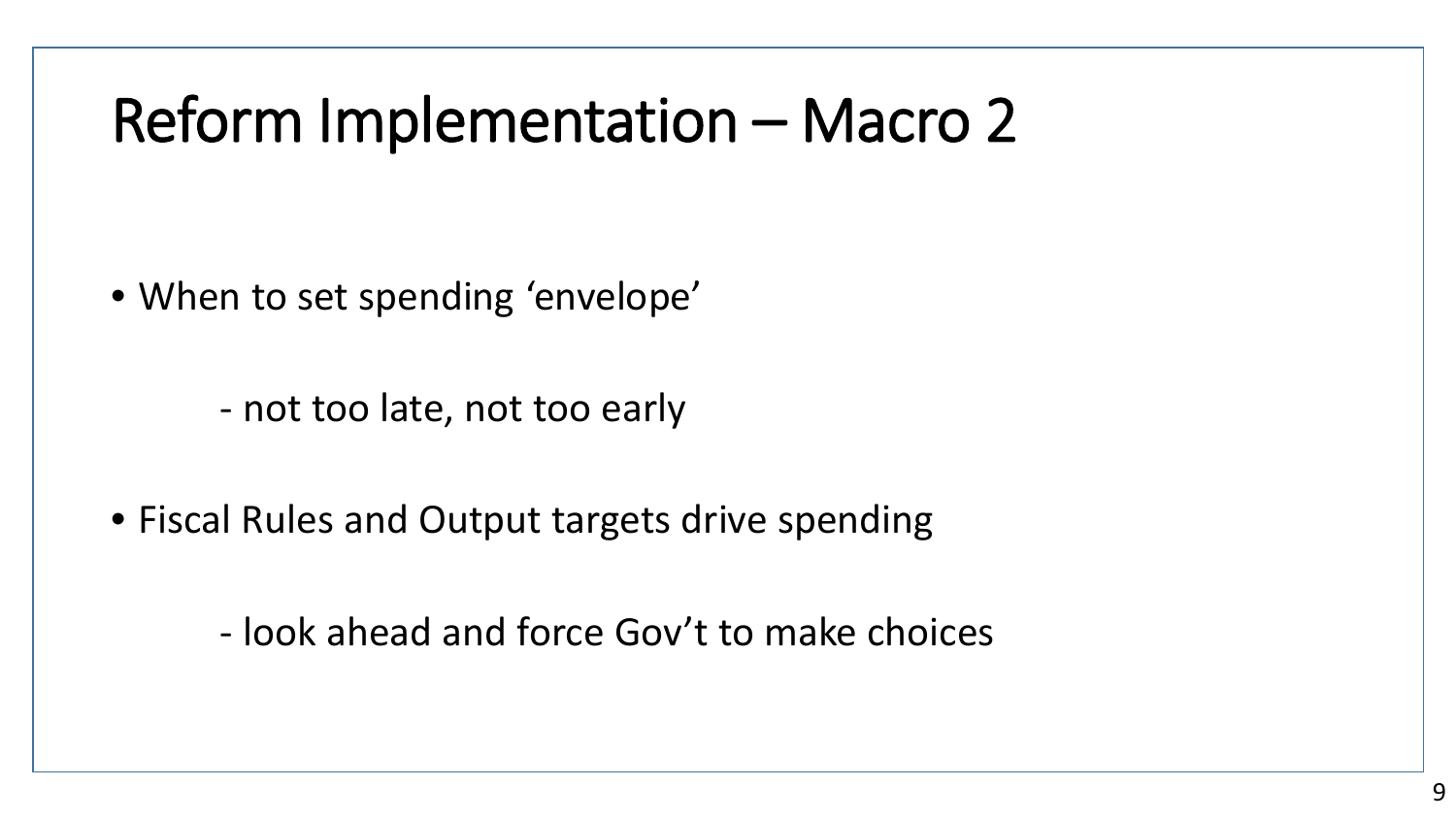#### Reform Implementation – Macro 3

 $\overline{a}$ 

• Move to Whole of Government Accounts is not easy

- Departmental Resource Accounting first

- Learning and Data Accumulation takes time

- Civil servants and politicians do learn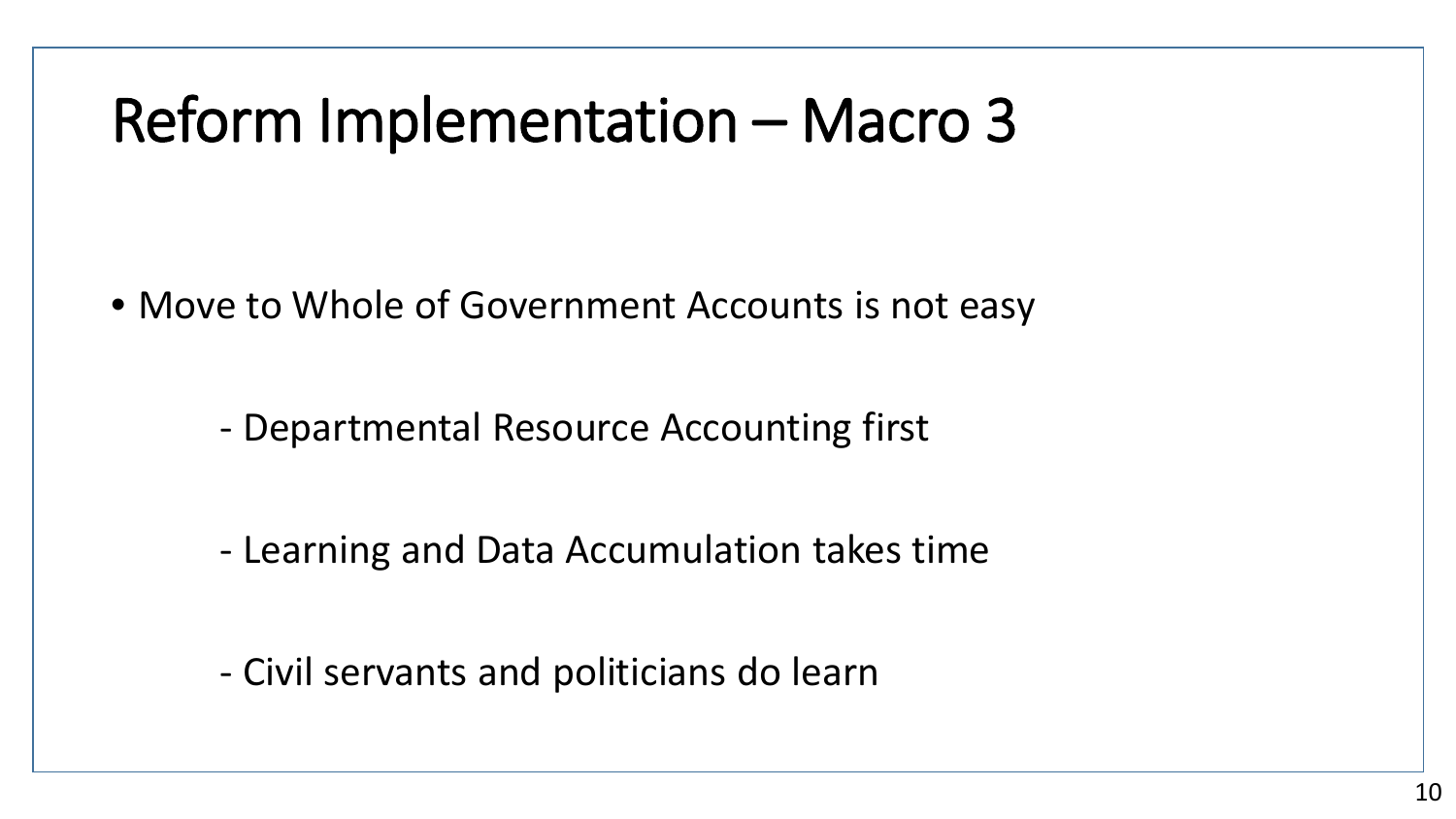#### Some Hard Lessons

- Financial shocks make politics more short-term
- EYF can be too much of a good thing
- Cyclical Adjustment is tricky
- Output targets can be orphans
- Embed in Legislation or it's easy to reverse
- Shift to WGA is worth doing but hard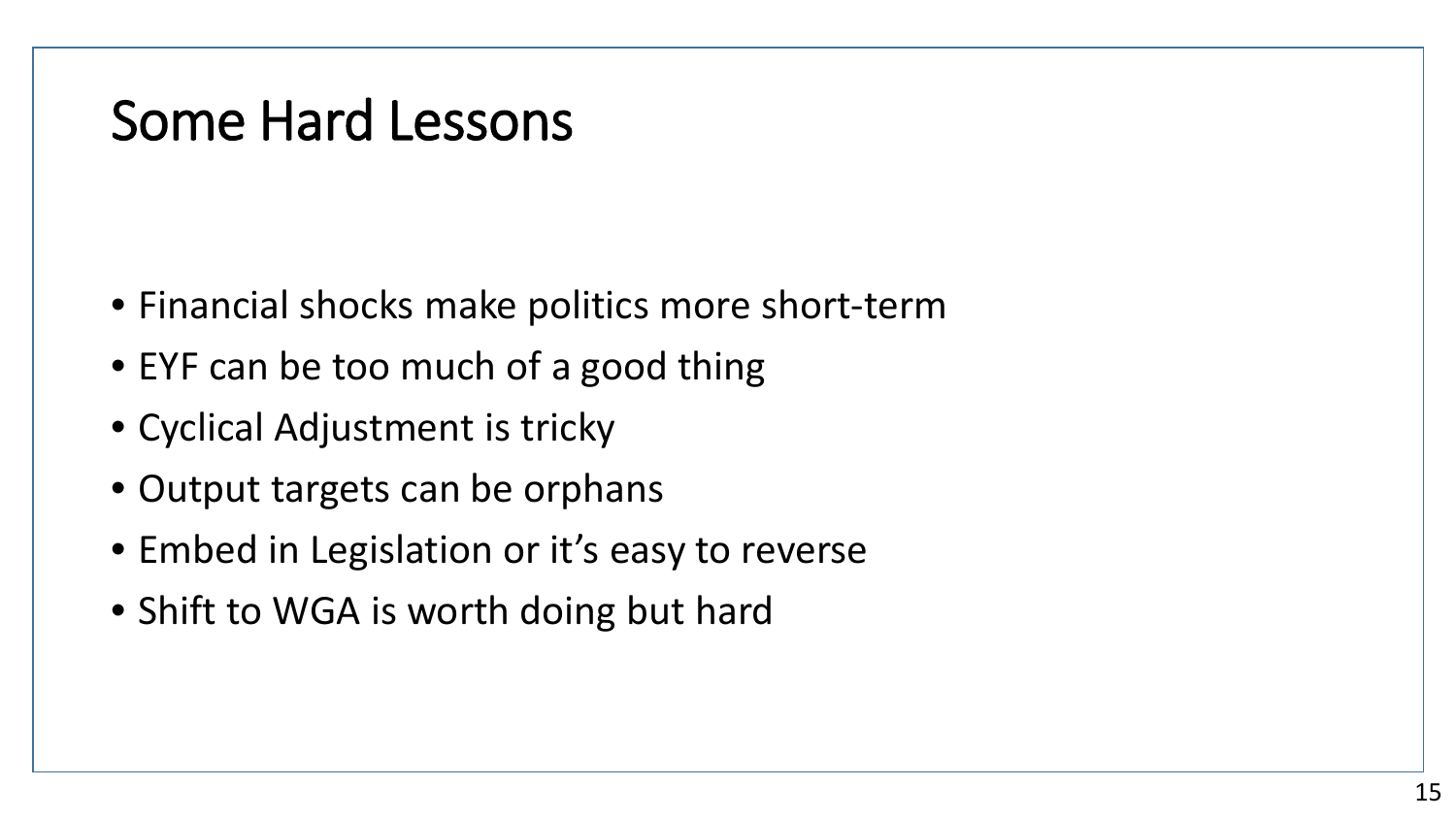### Advantages of WGA

- Better Financial Planning
- Much greater transparency
- More focus on value of long-term investment
- Drives cooperation between public agencies
- Highlights changes in long-term liabilities
- Restricts scope for financial engineering but do the public believe you?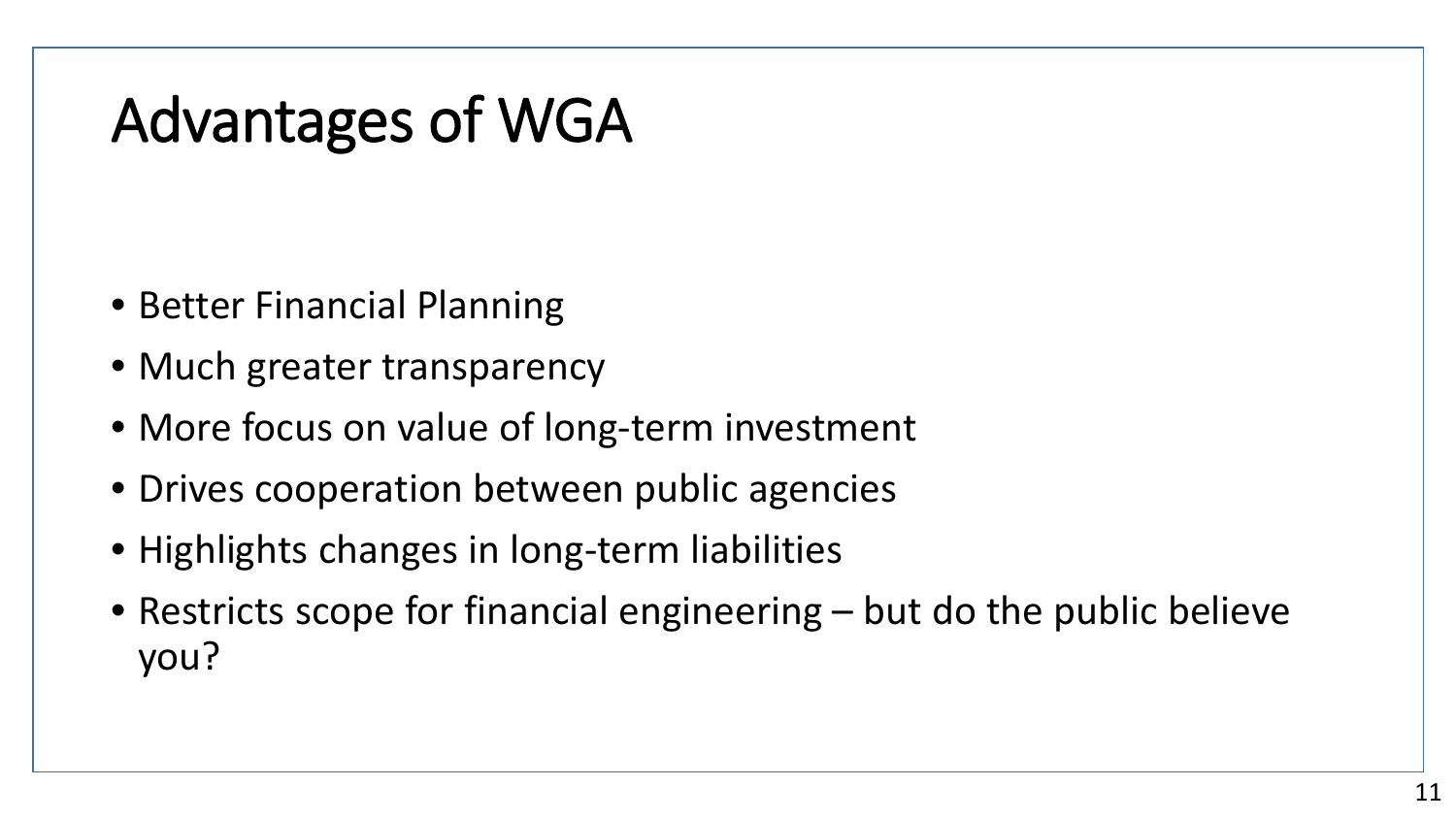#### UK WGA 2010-2014

- Markedly smaller fall in Deficit on a WGA basis than National Accounts  $-20\%$  v 35%
- Annual picture complicated by Bank nationalisation
- Significant Deterioration in Government's financial position net liabilities doubling over period from £0.8tr to £1.85tr
- High asset write-downs, growing pension liabilities and increasing in charges for nuclear decommissioning and clinical negligence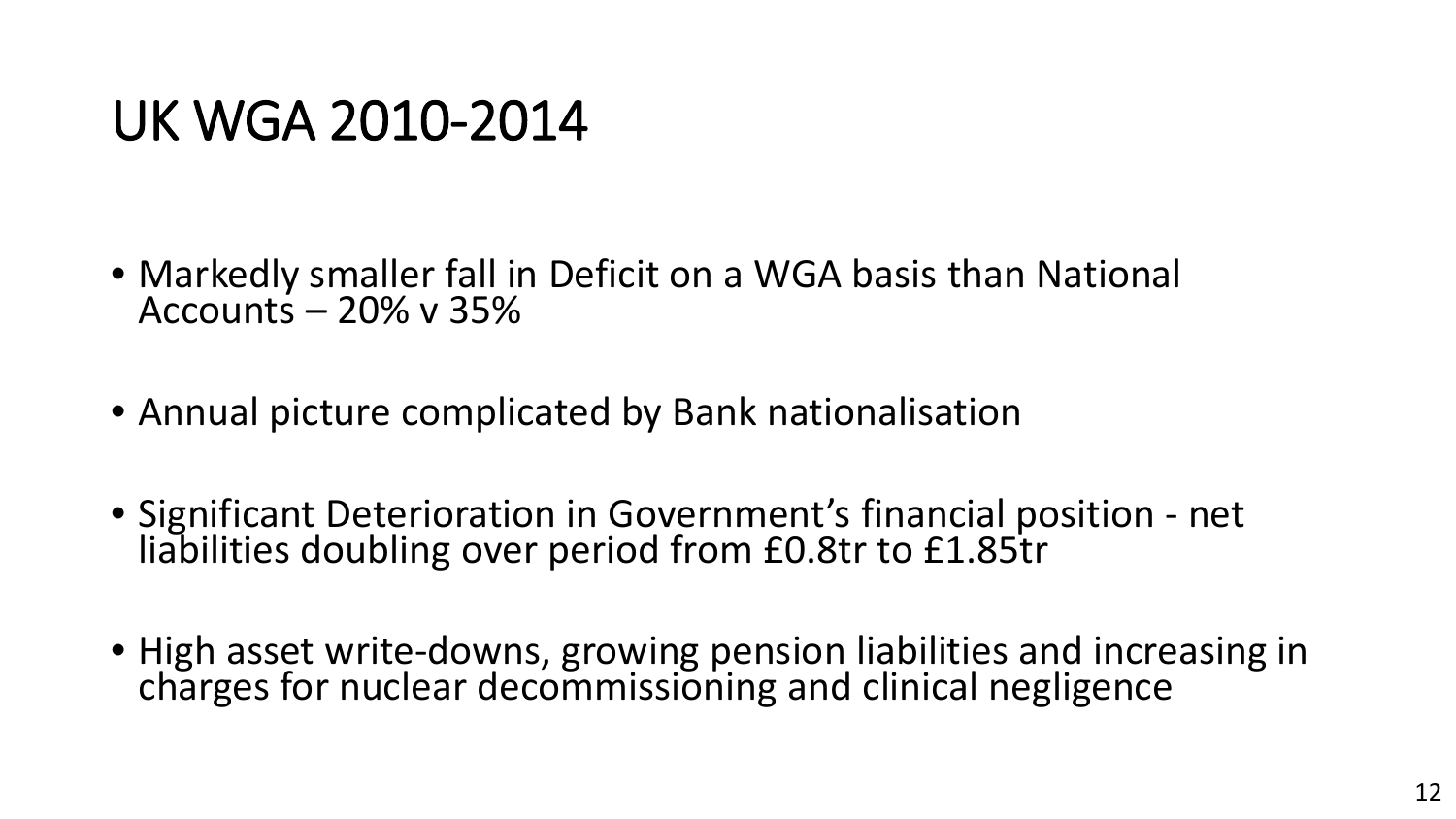# Challenge to wholesale shift to Balance Sheet for Financial Planning/Accountability

- Custom IMF, EU, media
- Measurement/Delay issues/International Comparisons

- Measures Sensitive to Assumptions
- Politics of 'Fiddling Figures'